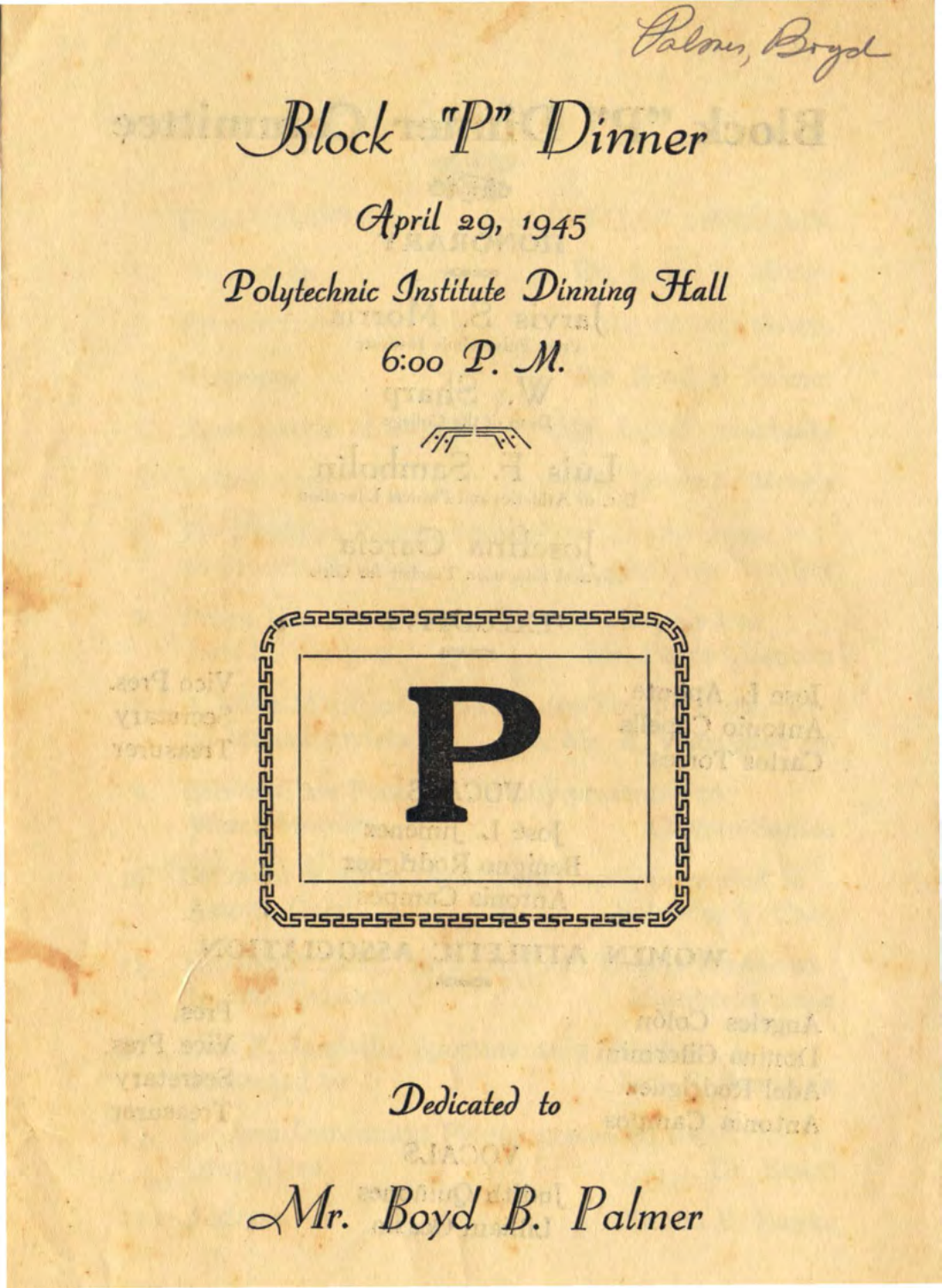# Block. *''P"* Dinner, Committee

#### **& #3#3**

#### HONORARY **KONSTANT**

Half av Jarvis S. Morris Pres. Polytechnic Institute

W. Sharp

Luis F. Sambolin Dir. of Athletics and Phisical Education

Josefina García<br>Physical Education Teacher for Girls

## **EXECUTIVE**

 $1.100$ 

Jose L. Aponte Antonio Capella Carlos Torres

Vice Pres. **Secretary Treasurer** 

## VOCALS

Jose L. Jimenez Benign0 Rodriguez Antonia Campos

## WOMEN ATHLETIC ASSOCIATION

Dealton led to

Angeles Co16n Donina Gilormini Adel Rodriguez Antonia Campos

.,

Pres. Vice Pres. **Secretary Treasurer** 

### VOCALS Judith Quiñones Lilliam Ocasio

PRO GRAM ~ *:,,,* 

## TOASTMASTER DR. PHILLIP MERGLER 1. Invocation Dr. Jarvis S. Morris 2. Presentation Mr. Astolfo García<br>
3. Response Mr. Boyd B. Palmer Mr. Boyd B. Palmer 4. Presentation of Candidates Mr. Luis F. Sambolín 5. Letter Awards Dr. Jarvis S. Morris 6. Dr'. tJbaldino Ramirez Basketball Trophy presented to Francis Ramirez Dr. Ubaldino Ramfrez 7. Pedro Vilanova Basebal1 Trophy presented to Luis E. Vázquez Mr. Pedro Vilanova 8. A. Velez Montijo Cross-Country Trophy presented to Miguel Arrieta Mr. A. Vélez Montijo 9. Senior Class Football Trophy presented to Víctor Morales Carmín Santos 10. Salvador V. Caro Decathlon Trophy presented to Astolfo Garcia . Salvador v.· Caro 11. Humberto Sainz Track and Field Trophy presented to Fco. Canales **· .** Humberto Sainz

- 12. Luis F. Sambolín Sportmanship Trophy Presented to . . . . . . . Luis F. Sambolin
- 13. S. Caro Intramural Plaque presented to resented Grupo Oro Dr. Sharp

14. Address **Emilio E. Huyke**